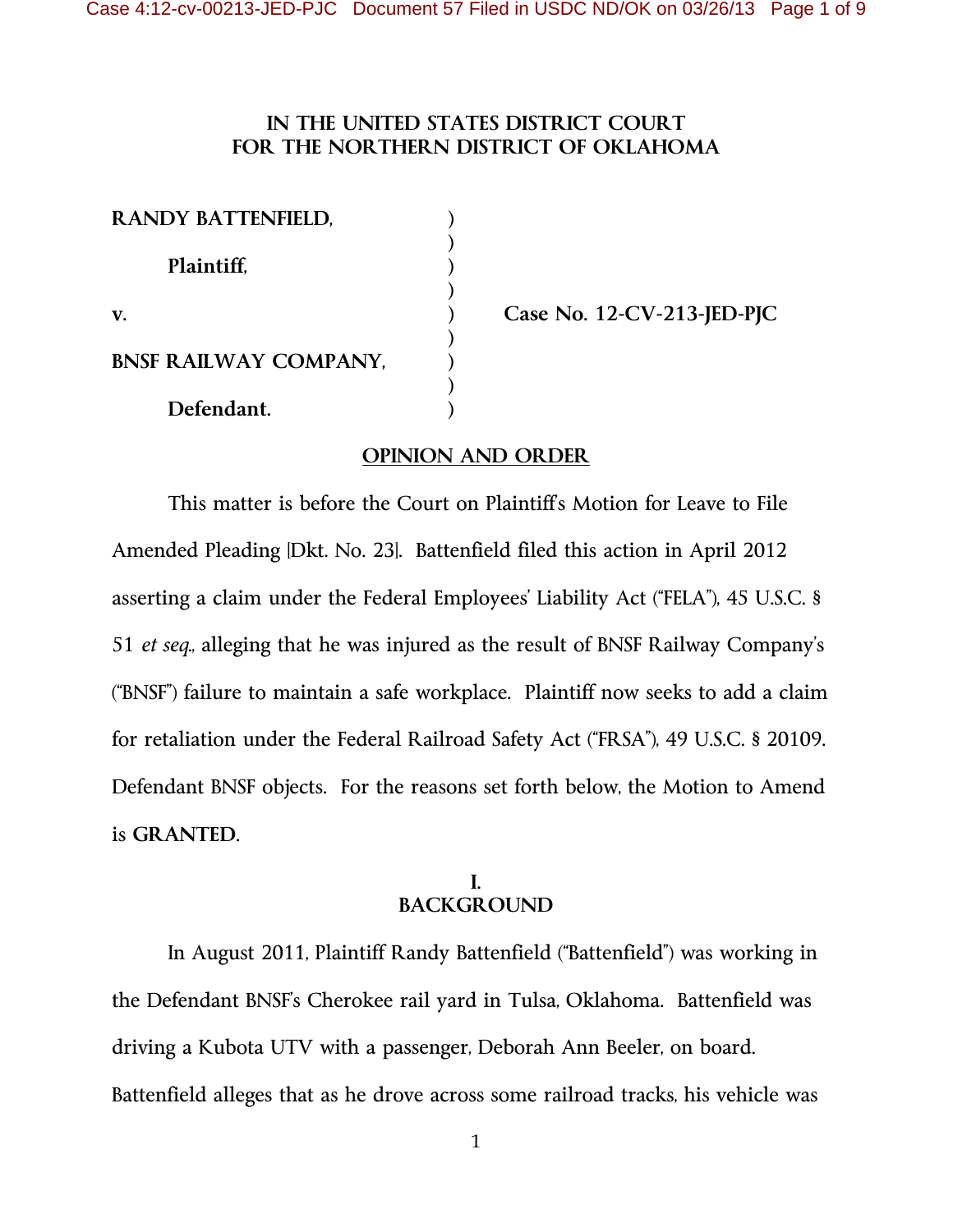struck by a free-rolling flat car. Battenfield was injured; Beeler was killed. Thereafter, BNSF undertook an internal investigation of the accident. Battenfield told BNSF that he had stopped the Kubota before crossing the tracks, and a witness supported Battenfield. BNSF, however, felt that a video of the accident indicated Battenfield did not stop before entering the crossing, and that Battenfield had given inconsistent stories about where he had stopped his vehicle. On February 22, 2012, Battenfield was fired for dishonesty.

Defendant objects to the proposed amendment. Initially, Defendant objected on the grounds that the punitive nature of the FRSA claim is "incompatible with FELA's broad remedial purpose." [Dkt. No. 26, at 4]. Defendant argued that the FRSA claim would raise new factual issues, use a different burden of proof, and confuse the jury. [Dkt. No. 26, at 7-12]. Nowhere in its initial objection to the Motion to Amend did BNSF assert that Plaintiff was precluded from pursuing his retaliation claim by virtue of the election of remedies provision in 49 U.S.C. § 20109(f) of FRSA.

At a hearing held January 15, 2013, Defendant espoused an entirely new argument against the amendment: That the election of remedies provision of FRSA bars relief under that act if the plaintiff has sought relief for the same allegedly unlawful conduct under the Railway Labor Act ("RLA"), 45 U.S.C. § 153 First (i); and, that election of remedies is a threshold bar to a FRSA claim, thereby making the Motion to Amend futile. Because these arguments were

2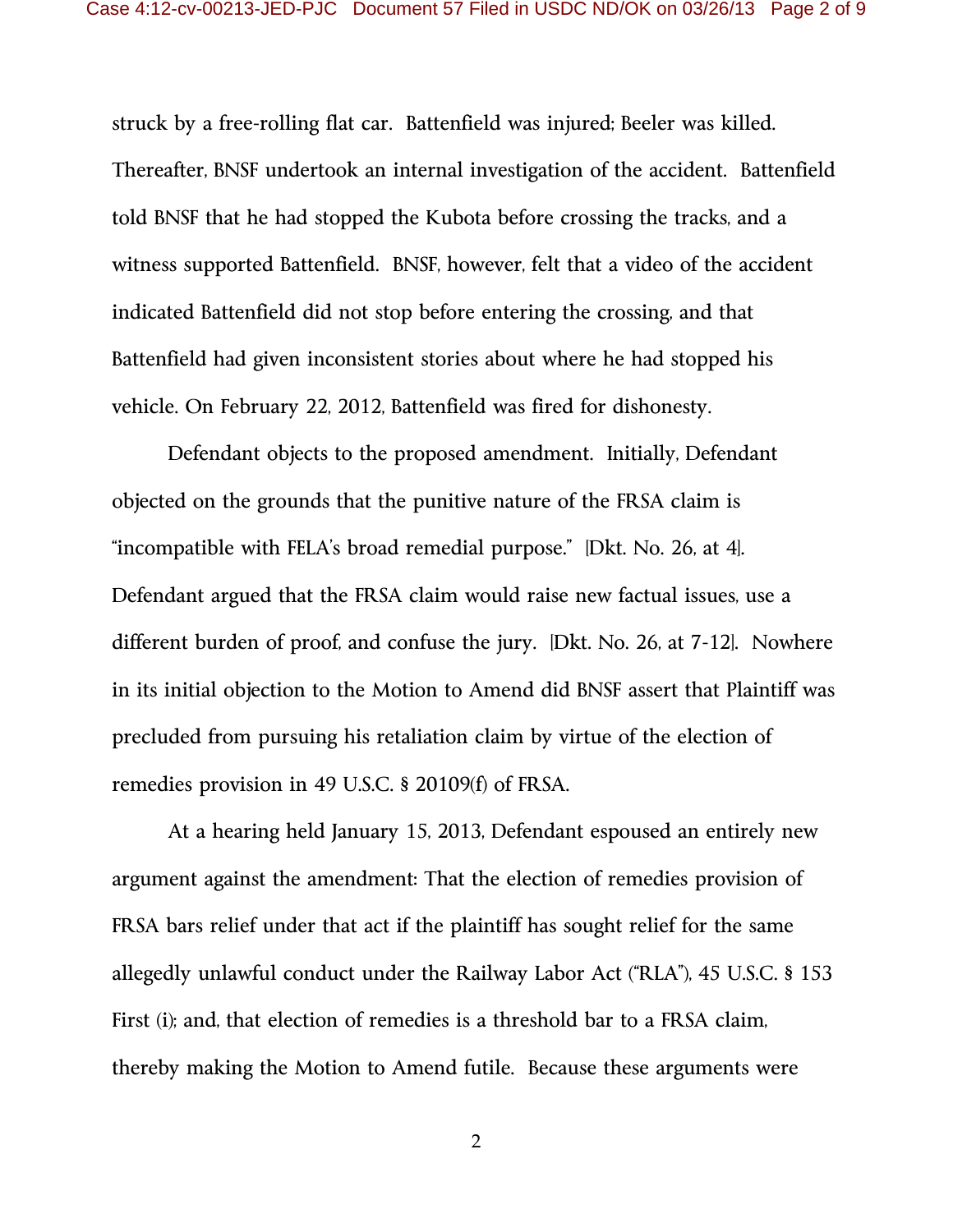raised for the first time at the hearing, the parties were given additional time to brief the matter. Extensive briefing has now been completed, and the Court believes further oral argument would not be helpful.

# **II. GENERAL PRINCIPLES REGARDING AMENDMENT**

 Plaintiff seeks leave of Court to file an amended Complaint adding a retaliation claim under FRSA. The Rules of Civil Procedure provide:

[Other than when amending of right], a party may amend its pleading only with the opposing party's written consent or the court's leave. The court should freely give leave when justice so requires.

Fed. R. Civ. P. 15(a)(2).

 It is an abuse of discretion to deny leave to amend "without any justifying reason," *Foman v. Davis*, 371 U.S. 178, 182 (1962), or if the Court's decision is arbitrary, capricious, whimsical or manifestly unreasonable." *Orr v. City of Albuquerque*, 417 F.3d 1144, 1153 (10th Cir. 2005). "Justifying reasons" for denying a motion to amend include: undue delay, bad faith or dilatory motive, repeated failure to cure deficiencies by previous amendments, undue prejudice to the opposing party, and futility. *Foman*, 371 U.S. at 182. In examining an objection to amendment based on futility, the Court essentially asks whether the proposed amendment would survive a motion to dismiss. *Anderson v. Suiters*, 499 F.3d 1228, 1238 (10th Cir. 2007); *Bradley v. J.E. Val-Mejias*, 379 F.3d 892, 901 (10th Cir. 2004) ("A proposed amendment is futile if the complaint, as amended,

3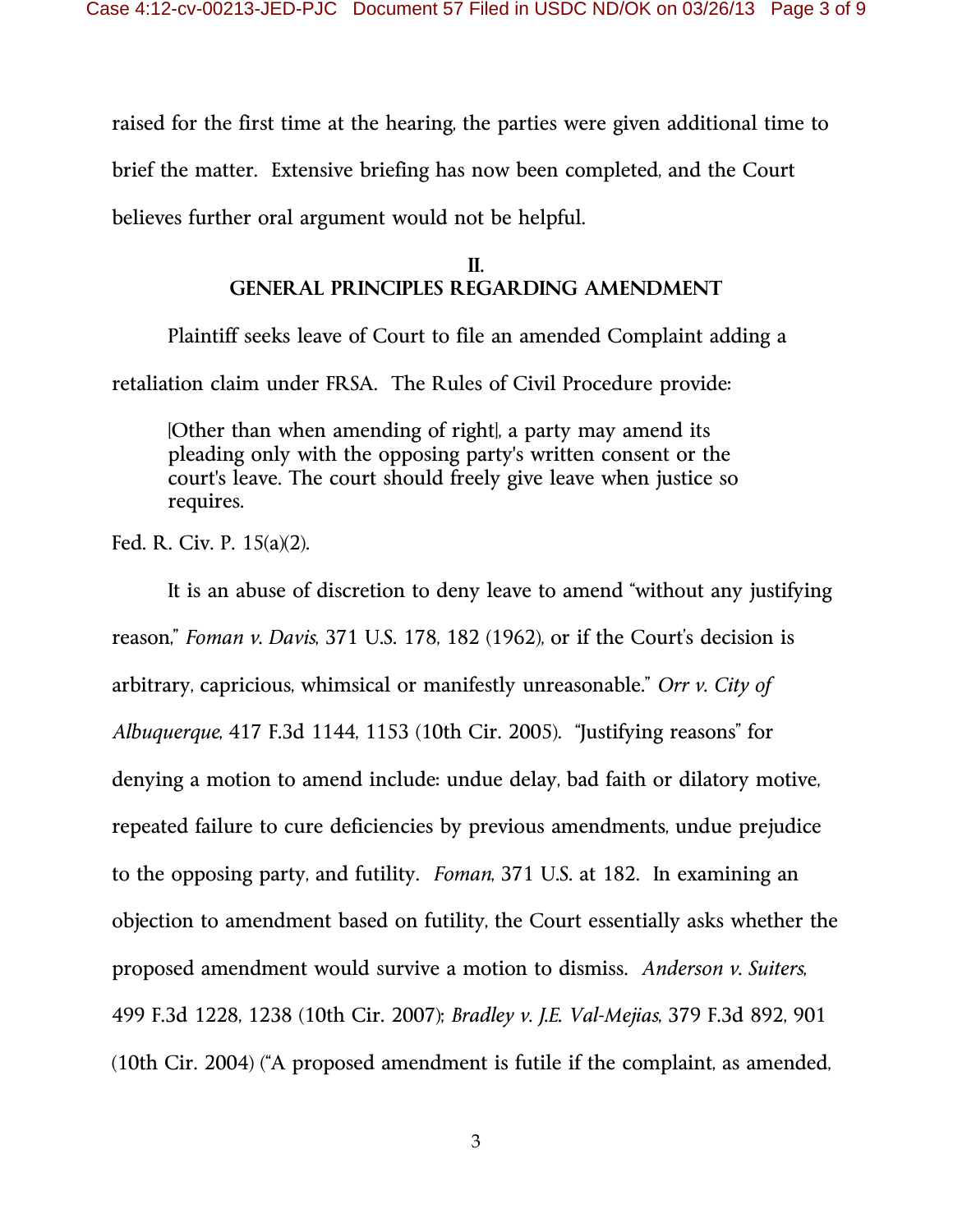would be subject to dismissal."). In this case, the question is narrower: Is Plaintiff's claim under the FRSA colorable in light of the election of remedies provision of the FRSA?

 Whether to grant or deny leave to amend is a matter within the court's discretion. *Byllin v. Billings*, 568 F.3d 1224, 1229 (10th Cir. 2009), *cert. denied*, 130 S.Ct. 1506 (2010).

## **III. DISCUSSION**

 BNSF contends that Battenfield's Motion should be denied because allowing the amendment would be futile since his retaliation claim is precluded by FRSA's election of remedies provision. At this juncture it is not clear, as a matter of law, that the proposed amendment is futile – that is, it is not clear that Battenfield's retaliation claim is necessarily precluded, because there is legal authority supporting Battenfield's claim.

 The FRSA provision in question states: "An employee may not seek protection under both this section and another provision of law for the same allegedly unlawful act of the railroad carrier." 49 U.S.C. § 20109(f). BNSF argues that this language bars Battenfield from asserting a FRSA retaliation claim because he has already pursued relief under a Collective Bargaining Agreement ("CBA") between his union and BNSF.

In *In the Matter of: Michael L. Mercier v. Union Pacific Railroad Co. and Larry L. Koger v. Norfolk Southern Railway Co.*, 2011 WL 4915758 (DOL Adm.Rev.Bd.

4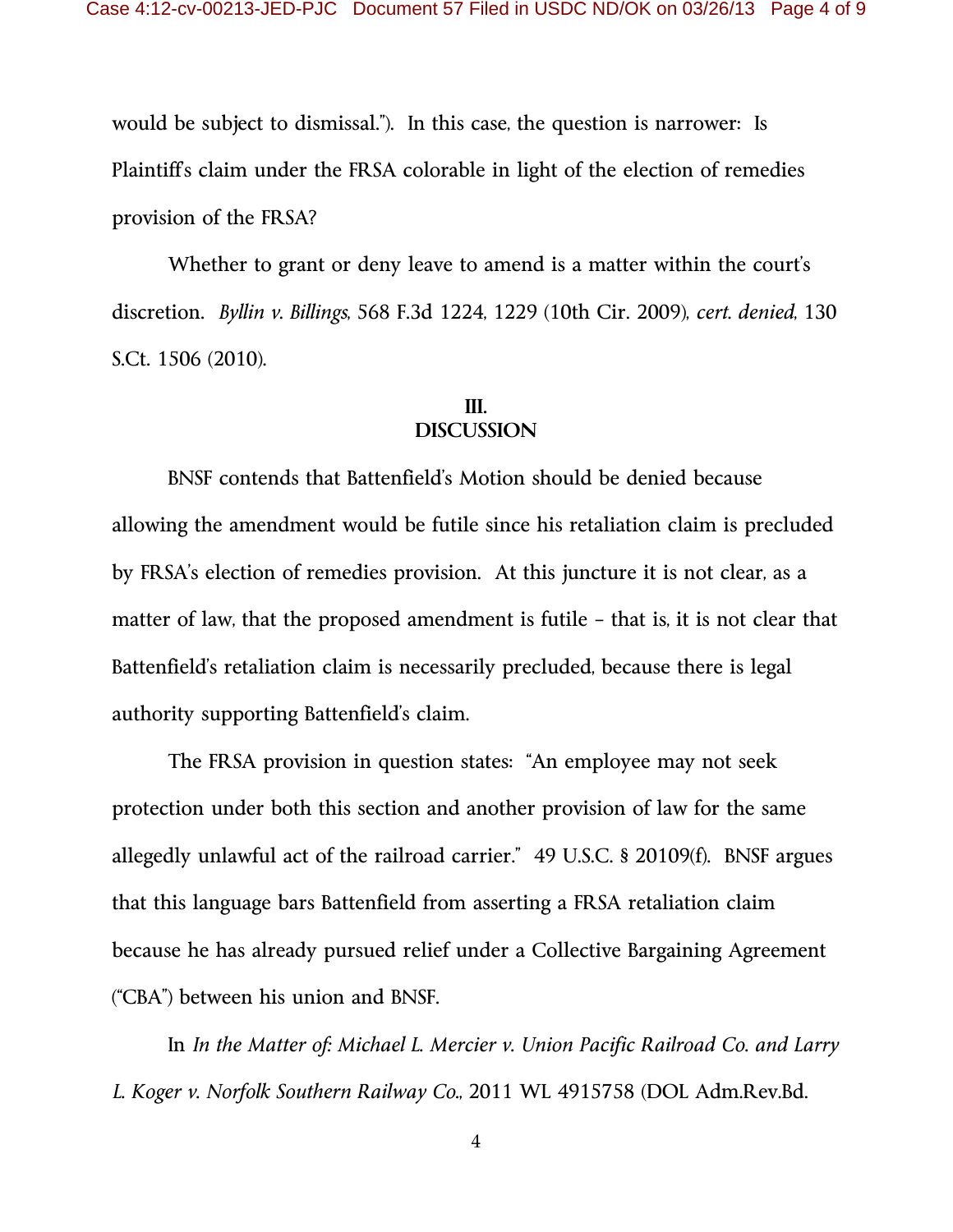Sept. 29, 2011) (hereafter, "*Mercier*"), the Arbitration Review Board ("ARB") of the Department of Labor examined circumstances nearly identical to those presented here and found that a retaliation claim was *not* precluded by FRSA's election of remedies provision. *Mercier* involved two appeals from rulings by different Administrative Law Judges ("ALJ") concerning the election of remedies provision of FRSA. In Mercier's case, the ALJ held that pursuing a contractual remedy under a CBA is not seeking relief under "another provision of law"; thus, Mercier was allowed to proceed with his retaliation claim. In Koger's case, however, the ALJ held that resort to the grievance process did bar relief under FRSA.

The cases were consolidated on appeal to the ARB. The ARB affirmed the ALJ's action in *Mercier* and reversed the ALJ's action in *Koger*. The Board said: "In our view, the plain meaning of 'another provision of law' does not encompass grievances filed pursuant to a 'collective bargaining agreement,' which is not 'another provision of law' but is instead a contractual agreement." *Id.* at \*5. After reviewing the legislative history of the FRSA, the Board said:

Based on the foregoing interpretation of the FRSA's mandate, (1) we deem nothing in these whistleblower protection provisions as diminishing Mercier's right to pursue arbitration under the collective bargaining agreement between his union and his employer, and (2) we hold that by pursuing arbitration Mercier did not waive any rights or remedies that the FRSA affords him, including the right to pursue a whistleblower complaint under its provisions.

*Id.* at \*7.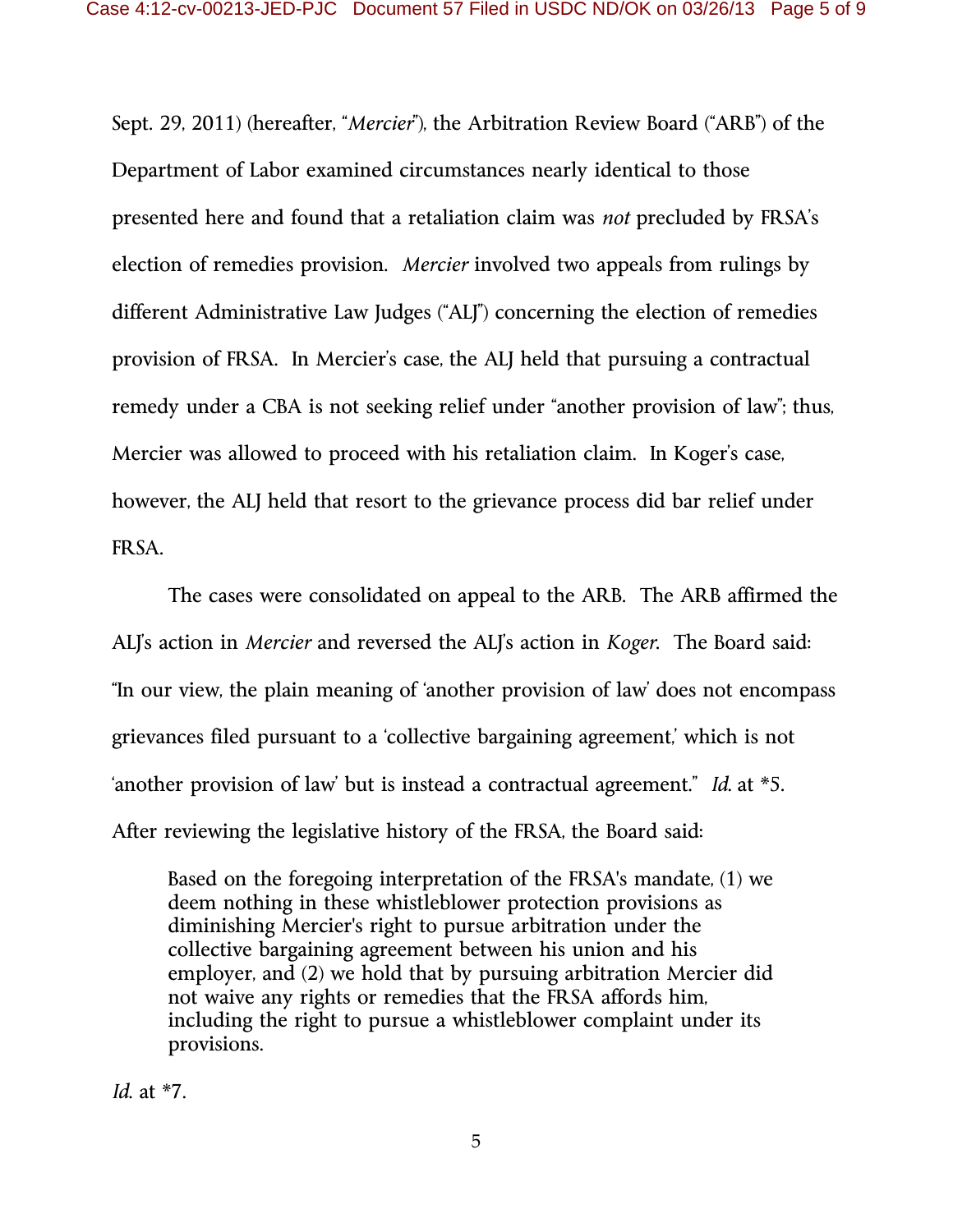As BNSF points out, the ARB decision is not precedential. This Court may consider, but need not give deference to, the *Mercier* decision. However, *Mercier* does provide some authority for Battenfield's position – and *Mercier* is not the only authority indicating that BNSF's election of remedies argument is less than clear.<sup>1</sup>

Although *Norfolk S. Ry. Co. v. Solis*, 2013 WL 39226 (D.D.C. Jan. 3, 2013) concerned a different issue than the one presented here, the Court's analysis of the inter-relationship between the RLA and FRSA is instructive. In *Solis*, Plaintiff Norfolk Southern Railway Co. ("NSR") sought judicial review of the non-final agency decision by the ARB regarding Koger, one of the plaintiffs in the consolidated *Mercier* appeals. The Secretary of Labor moved to dismiss NSR's lawsuit on jurisdictional grounds and for failure to state a claim. 2013 WL 39226 at \* 1. The District Court found that it lacked subject matter jurisdiction of NSR's Complaint and dismissed the action. $2$ 

 $\overline{a}$ 

Indeed, the Court wonders why, if this argument is so clear, it was not raised in BNSF's initial objection to the Motion to Amend.

<sup>2</sup> Under FRSA, a final order of the ARB is subject to judicial review in a United States Court of Appeals. 49 U.S.C. § 20109(d)(4). District courts have jurisdiction in § 20109 cases in limited circumstances. NSR contended that it was entitled to direct review of the ARB decision under the doctrine of *Leedom v. Kyne*, 358 U.S. 184 (1958) because the ARB's decision exceeded the Secretary's delegated powers and that NSR had no other meaningful and adequate means to vindicate its statutory right. *Solia*, 2013 WL 39226, at \*7. In addressing the first prong of analysis under the *Leedom* doctrine, the Court discussed many of the issues raised before this Court by BNSF.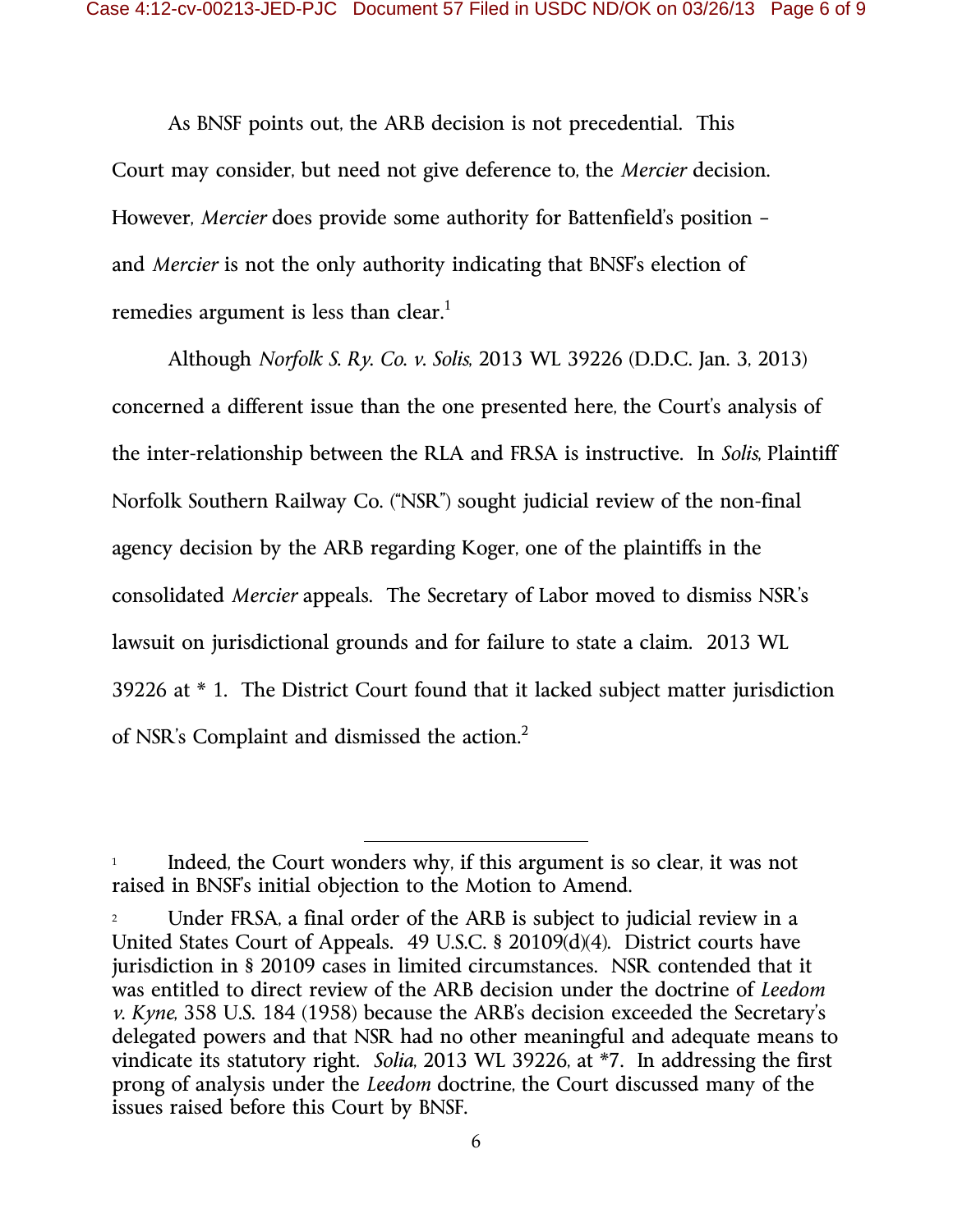In the course of rendering its decision, the Court addressed whether NSR had established that the Secretary had disobeyed a clear and mandatory statutory provision by failing to bar Koger's FRSA complaint under the election of remedies provision of the RLA. *Solis* at \*8-\*9. The Court noted that the statutory provisions of FRSA were "neither specific nor unambiguous." *Id.* at \*9. The Court found a colorable distinction between the RLA's "procedural" provisions for mandatory arbitration of disputes concerning a CBA and the substantive provisions contained in the CBA. *Id.* The Court also saw a distinction in the unlawful act that was the basis of the claims. "In Koger's case, the unlawful act alleged under the FRSA was a dismissal in retaliation for reporting his injury. The unlawful act alleged in his RLA § 3 arbitration was dismissal in violation of his rights under the CBA concerning his responsibility for the accident." *Id.* Similar reasoning could apply here.

The Court in *Solis* also found that statutory history supported the idea of distinguishing the retaliation claim from the CBA claim.

NSR ignores the different statutory scheme created by the 2007 amendments to FRSA. Until the 2007 amendments, retaliation claims were pursued before an RLA § 3 arbitration board; therefore, retaliation claims and complaints pursuant to an employee's CBA were pursued in one action. The 2007 amendments to the FRSA were an attempt to "enhance [ ] administrative and civil remedies for employees" and "to ensure that employees can report their concerns without the fear of possible retaliation or discrimination from employers." H.R.Rep. No. 110–259 at 348 (2007) (Conf.Rep.). As a part of achieving these goals, the Secretary took over the proceedings related to retaliation claims under FRSA, separating such claims from any claims alleging violations of an employee's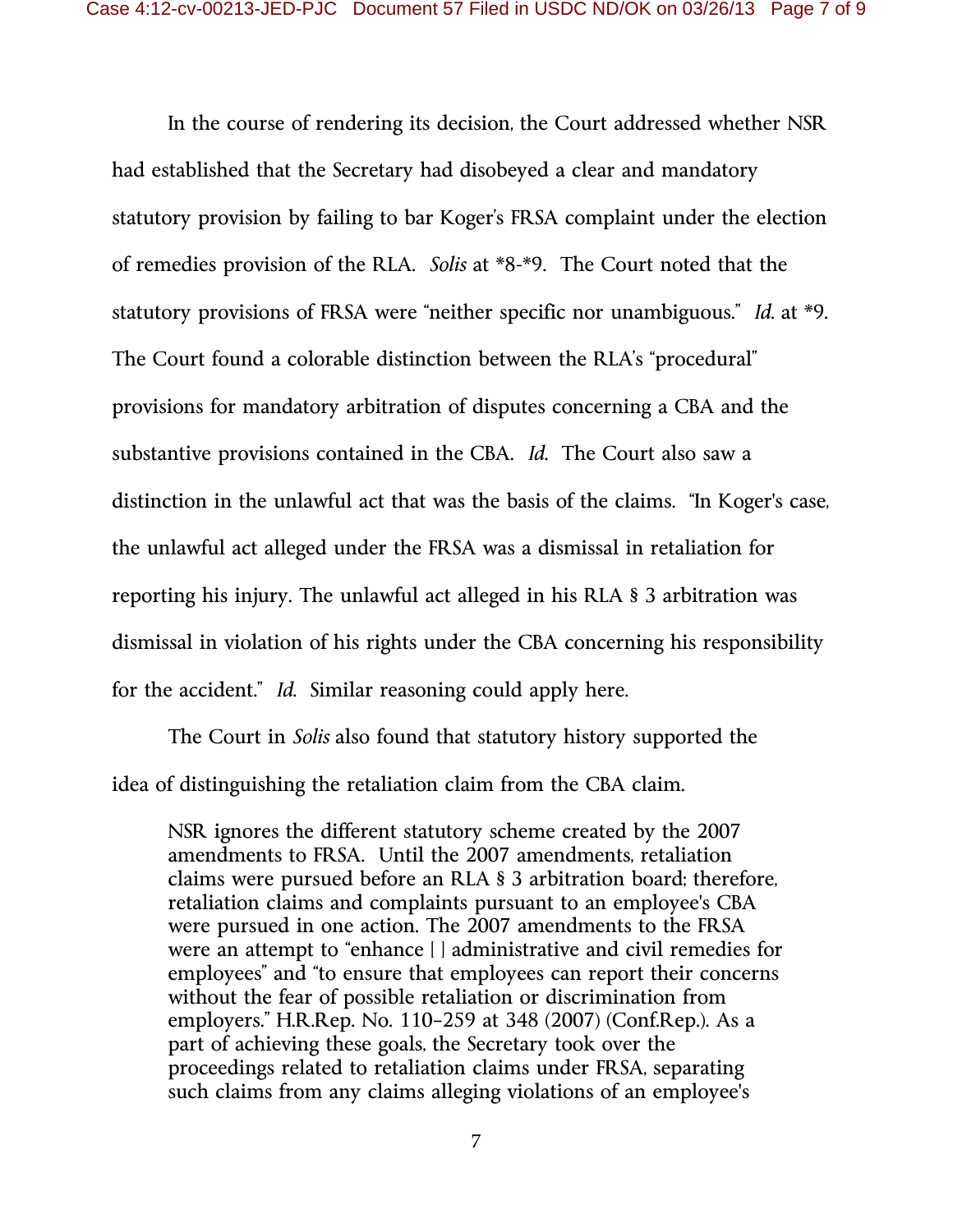CBA. At the same time, Congress amended the statute with §§ 20109(g) and 20109(h). Under NSR's reading of the statute, an employee who was dismissed both in violation of his CBA and in retaliation for reporting an injury would be forced to choose between his claim for retaliation under FRSA and his rights under his CBA. As discussed above, Congress' provisions under §§ 20109(g) and (h) limited the preemption of other rights of action by an employee and reinforced employee rights. It would be highly inconsistent with the 2007 amendments for Congress, by transferring retaliation claims to the Secretary, to limit the ability to engage in RLA arbitration and pursue a separate retaliation claim under FRSA without further clarification.

*Solis* at \*10 (emphasis added).

#### **IV. CONCLUSION**

*Mercier* and *Solis* indicate that Battenfield's retaliation claim is at

least colorable. The Court does not believe that on the record before it,

and after considering the submitted legal authority, that it is clear that

Battenfield cannot maintain his FRSA retaliation claim. Furthermore,

Battenfield deserves a fair opportunity to marshal evidence and materials

in support of his election of remedies position, just as BNSF has done.<sup>3</sup>

The better way to do this is to allow the Amended Complaint and

preserve the issue for determination at a more

-

The Court is aware that BNSF believes there is no need for discovery and the matter should be decided now as a pure question of law. However, BNSF submitted voluminous evidentiary and other materials in support of its election of remedies argument. Those materials included at least one affidavit. If such materials are permissible in support of BNSF's argument, simple fairness would require that Battenfield have a similar opportunity – including, taking the deposition of BNSF's affiant, if desired.